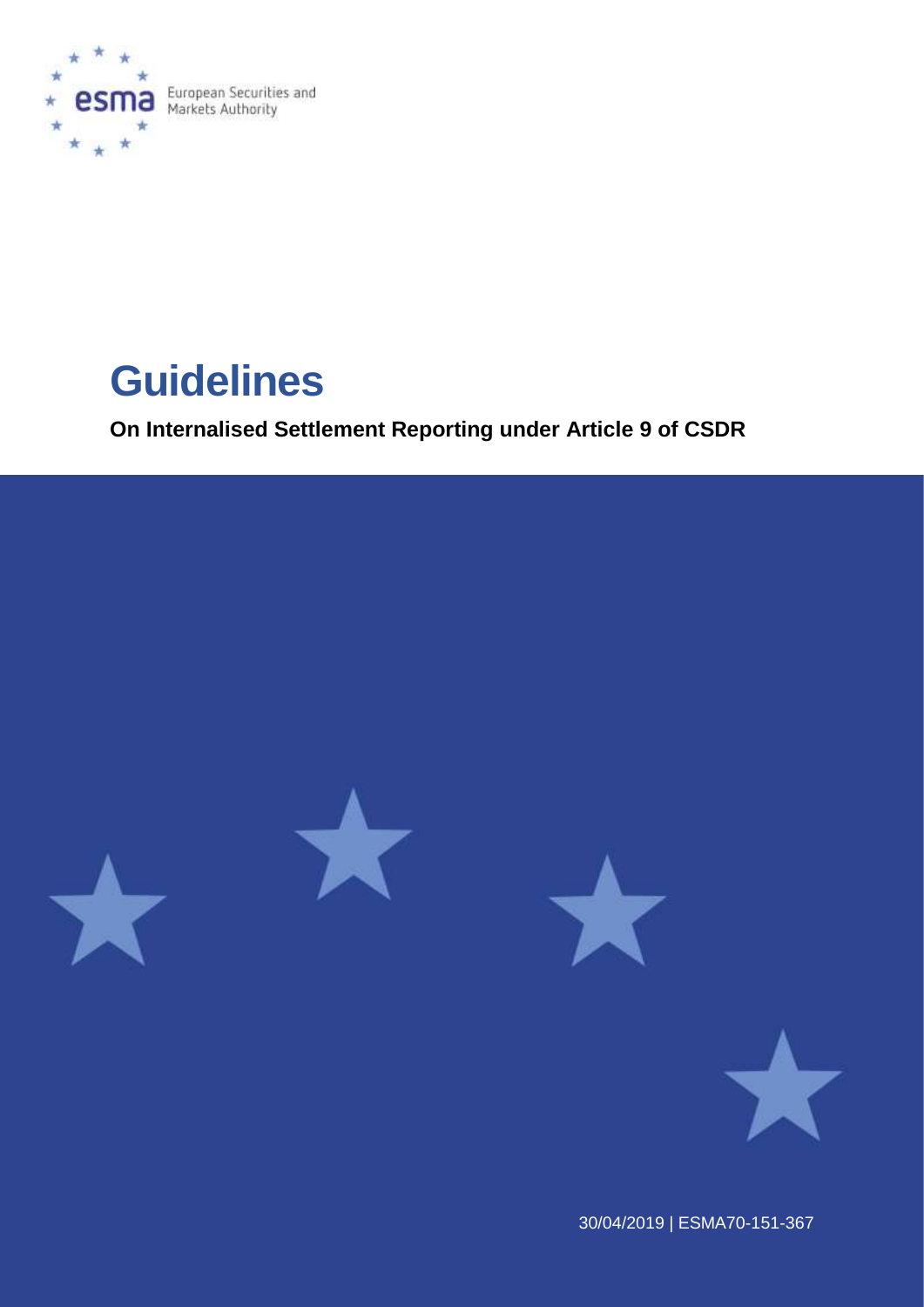

# **Guidelines on Internalised Settlement Reporting under Article 9 of CSDR**

# **I. Scope**

### **Who?**

1. These guidelines apply to competent authorities designated under Article 11 of CSDR<sup>1</sup> and to settlement internalisers as defined in Article 2(1)(11) of CSDR.

## **What?**

2. These guidelines apply in relation to internalised settlement reporting and to the exchange of information between ESMA and competent authorities regarding internalised settlement in accordance with Article 9(1) of the CSDR.

### **When?**

1

3. These guidelines apply from 30/04/2019.

# **II. Definitions**

4. The terms used in these guidelines have the same meaning as in the CSDR and in the Commission Delegated Regulation (EU) 2017/391<sup>2</sup>.

# **III. Purpose**

5. The purpose of these guidelines is to ensure common, uniform and consistent application of Article 9 of CSDR as well as the relevant provisions of the Commission Delegated Regulation (EU) 2017/391 and the Commission Implementing Regulation (EU) 2017/393 <sup>3</sup> , including the exchange of information between ESMA and the competent authorities regarding internalised settlement.

<sup>1</sup> Regulation (EU) No 909/2014 of the European Parliament and of the Council of 23 July 2014 on improving securities settlement in the European Union and on central securities depositories and amending Directives 98/26/EC and 2014/65/EU and Regulation (EU) No 236/2012 (OJ L 257, 28.8.2014, p. 1–72)

 $2$  Commission Delegated Regulation (EU) 2017/391 of 11 November 2016 supplementing Regulation (EU) No 909/2014 of the European Parliament and of the Council with regard to regulatory technical standards further specifying the content of the reporting on internalised settlements (OJ L 65, 10.3.2017, p. 44–47)

<sup>3</sup> Commission Implementing Regulation (EU) 2017/393 of 11 November 2016 laying down implementing technical standards with regard to the templates and procedures for the reporting and transmission of information on internalised settlements in accordance with Regulation (EU) No 909/2014 of the European Parliament and of the Council (OJ L 65, 10.3.2017, p. 116–144)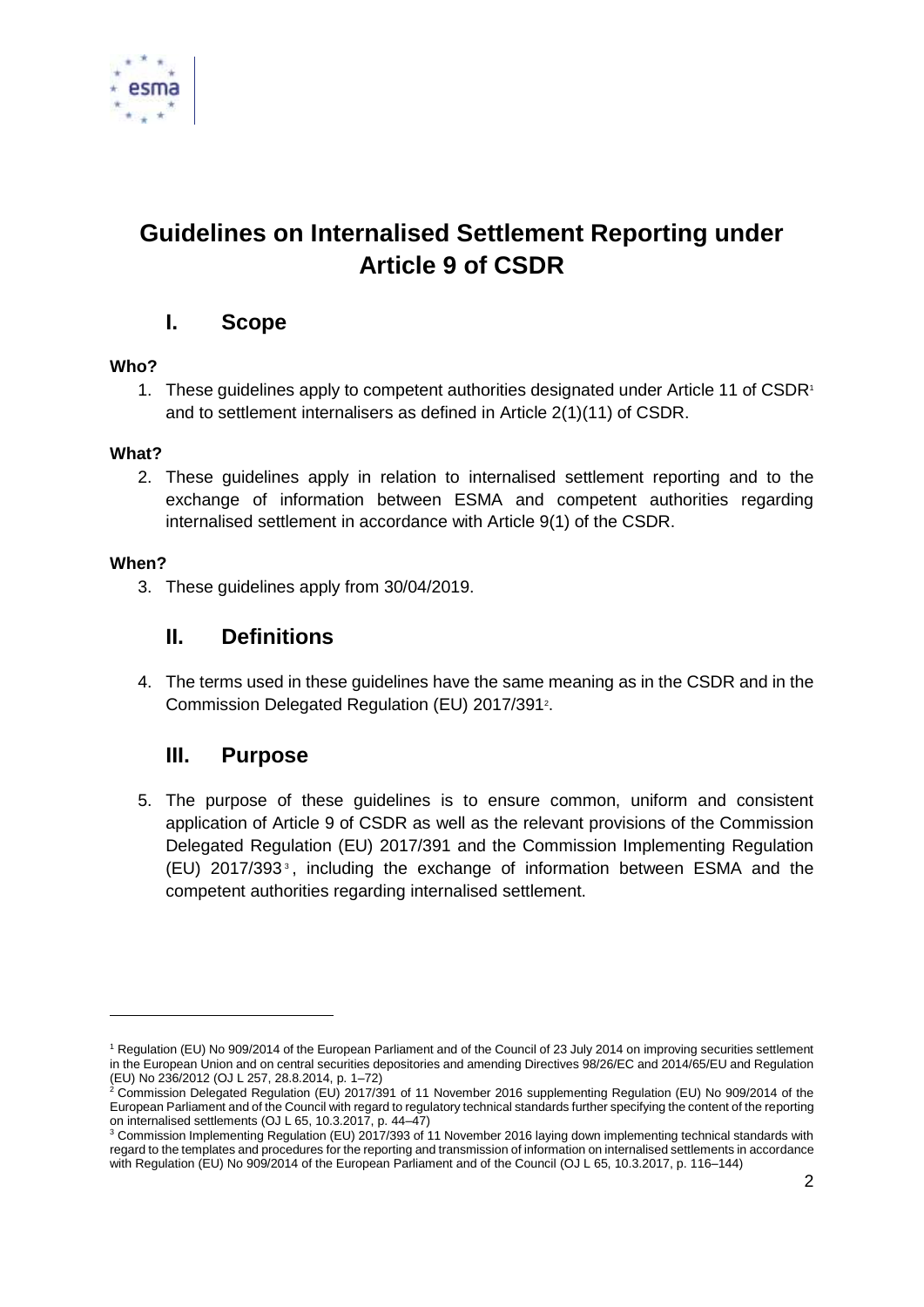

# **IV. Compliance and reporting obligations**

## **4.1. Status of the guidelines**

- 6. This document contains guidelines issued under Article 16 of the ESMA Regulation<sup>4</sup>. In accordance with Article 16(3) of the ESMA Regulation, competent authorities and financial market participants must make every effort to comply with guidelines.
- 7. Competent authorities to whom these guidelines are addressed should comply by incorporating them into their national legal or supervisory frameworks as appropriate, including where particular guidelines are directed primarily at financial market participants. In this case, competent authorities should ensure through their supervision that financial market participants comply with the guidelines.

# **4.2 Reporting requirements**

1

- 8. Competent authorities to whom these guidelines are addressed must notify ESMA whether they comply or intend to comply with these guidelines, with reasons for noncompliance, within two months of the date of publication of the guidelines on ESMA's website in all EU official languages. In the absence of a response by this deadline, competent authorities will be considered as non-compliant. A template for notifications is available from the ESMA website. Once completed, the notification form shall be sent to ESMA using the following email address: *[csdr.data@esma.europa.eu.](mailto:csdr.data@esma.europa.eu)*
- 9. Settlement internalisers are not required to report whether they comply with these guidelines.

# **V. Guidelines on internalised settlement reporting**

## **5.1Scope of data to be reported by settlement internalisers**

- 10. All of the following attributes should be present for a settlement instruction to be in scope of internalised settlement reporting:
	- a) a settlement internaliser receives a settlement instruction from a client regarding settlement of a securities transaction and the settlement instruction is not forwarded in its entirety to another entity along the holding chain;
	- b) such a settlement instruction results or is supposed to result in a transfer of securities from one securities account to another in the books of the settlement

<sup>4</sup> Regulation (EU) No 1095/2010 of 24 November 2010 of the European Parliament and of the Council establishing a European Supervisory Authority (European Securities and Markets Authority), amending Decision No 716/2009/EC and repealing Commission Decision 2009/77/EC (OJ L 331, 15.12.2010, p. 84).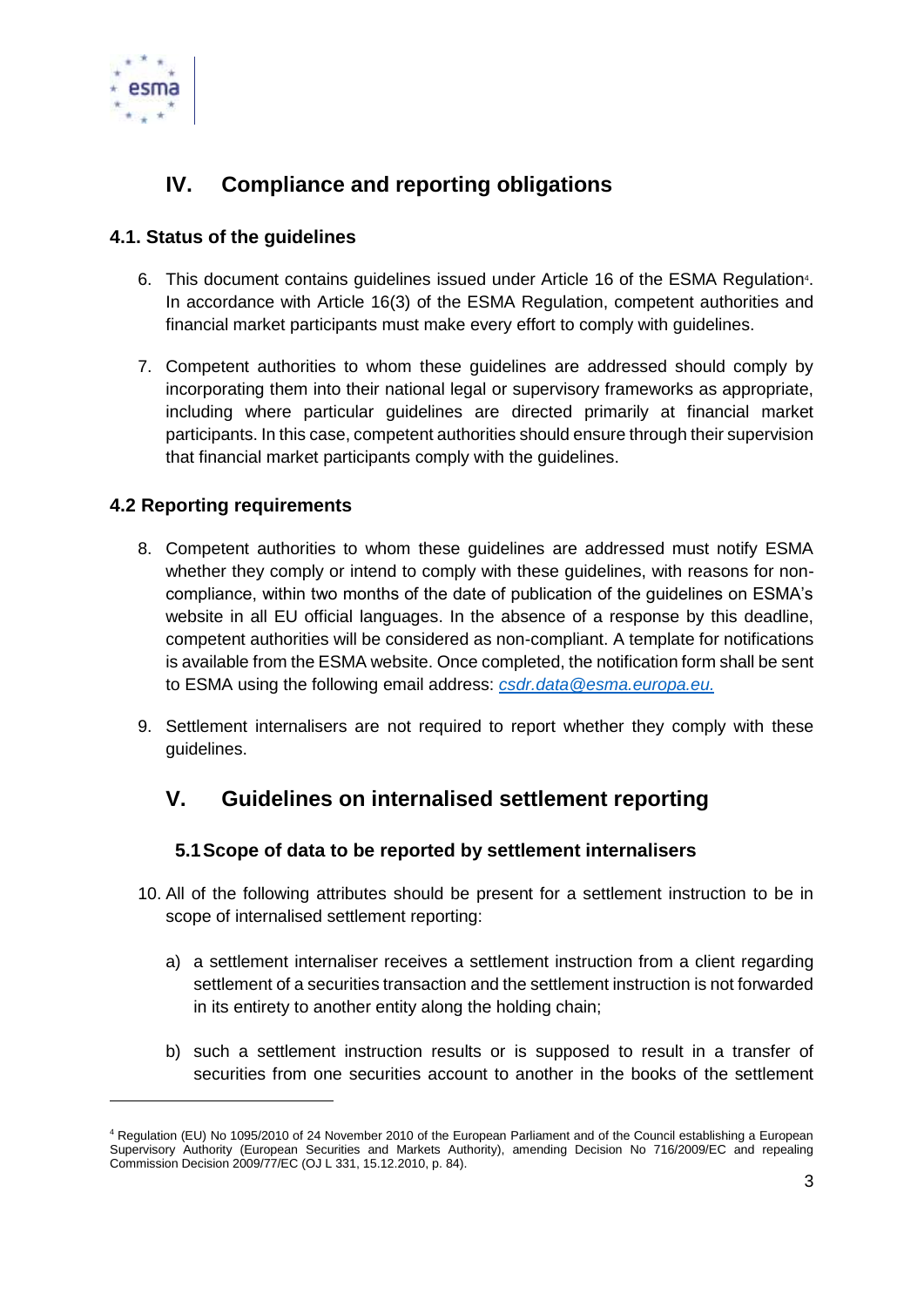

1

internaliser, without any external parallel securities movement along the holding chain.

- 11. The following types of transactions and operations should be considered in scope of internalised settlement reporting:
	- a) purchase or sale of securities (including primary market purchases or sales of securities);
	- b) collateral management operations (including triparty collateral management operations or auto-collateralisation operations);
	- c) securities lending or securities borrowing;
	- d) repurchase transactions;
	- e) transfers of securities between accounts of different investment funds (funds with or without legal personality should be treated as clients);
	- f) execution of transfer orders by a settlement internaliser on its own account, to the extent that they result from securities transactions with clients of the settlement internaliser;
	- g) transfer of securities between two securities accounts of the same client;
	- h) title transfer financial collateral arrangements as defined in point (b) of Article 2(1) of Directive 2002/47/EC<sup>5</sup> (FCD);
	- i) security financial collateral arrangements as defined in point (c) of Article 2(1) of FCD, where there is a transfer of securities between accounts;
	- j) corporate actions on flow represented by transformations.
- 12. The following types of transactions and operations should be considered out of scope of internalised settlement reporting:
	- a) corporate actions on stock, such as cash distributions (e.g. cash dividend, interest payment), securities distributions (e.g. stock dividend; bonus issue), reorganisations (e.g. conversion, stock split, redemption, tender offer);
	- b) corporate actions on flow represented by market claims;
	- c) primary market operations, meaning the process of initial creation of securities;

<sup>5</sup> Directive 2002/47/EC of the European Parliament and of the Council of 6 June 2002 on financial collateral arrangements (OJ L 168, 27/06/2002, p. 0043 – 0050)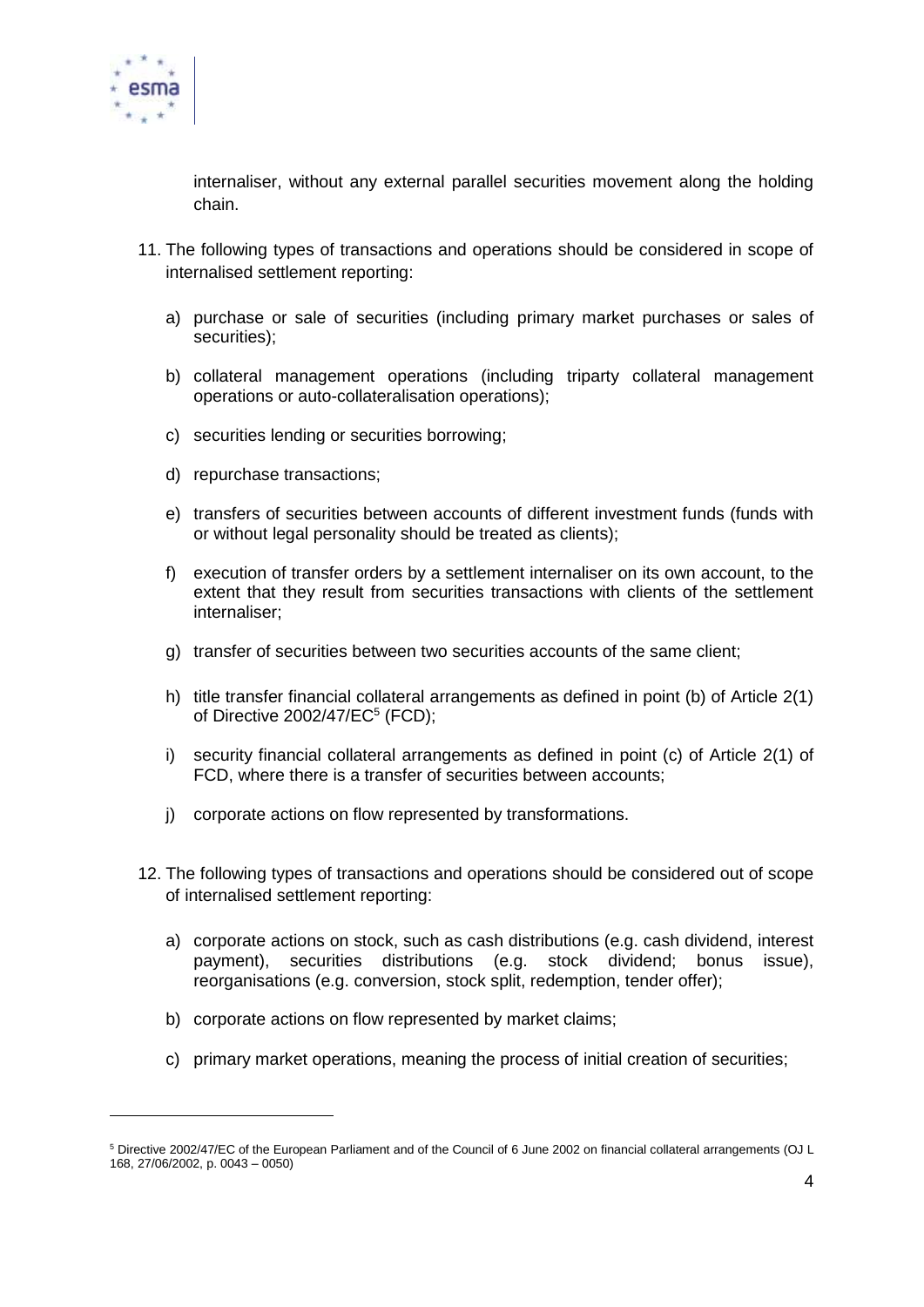

- d) creation and redemption of fund units;
- e) pure cash payments, not related to securities transactions;
- f) transactions executed on a trading venue and transferred by the trading venue to a CCP for clearing or to a CSD for settlement.
- 13. A settlement internaliser should report all settlement instructions which meet the conditions specified in these guidelines, regardless of any netting performed by that settlement internaliser. Netting performed by CCPs should not be in the scope of internalised settlement reporting.

Please see the examples in the Annex.

- 14. The following types of financial instruments should be considered in scope of internalised settlement reporting:
	- a) financial instruments that are initially recorded or centrally maintained in CSDs authorised in the EU, i.e. financial instruments in relation to which an EU CSD acts in an issuer CSD capacity;
	- b) financial instruments that are recorded in an EU CSD that acts in an investor CSD capacity for the respective financial instruments, even though they may be initially recorded or centrally maintained outside of CSDs authorised in the EU.
- 15. The category "other financial instruments" referred to in Article  $2(1)(g)(ix)$  of the Commission Delegated Regulation (EU) 2017/391 should cover any financial instruments that would not be categorised under any of the types explicitly mentioned in Article 2(1)(g) of the Regulation, and which meet the conditions specified in these guidelines.

### **5.2 Entities responsible for reporting to competent authorities**

16. Internalised settlement can happen at different levels of a securities holding chain (global custodians, sub-custodians, etc.), and it should be reported at the level where it takes place. Each settlement internaliser should be responsible for reporting the settlement that has been internalised in its books only.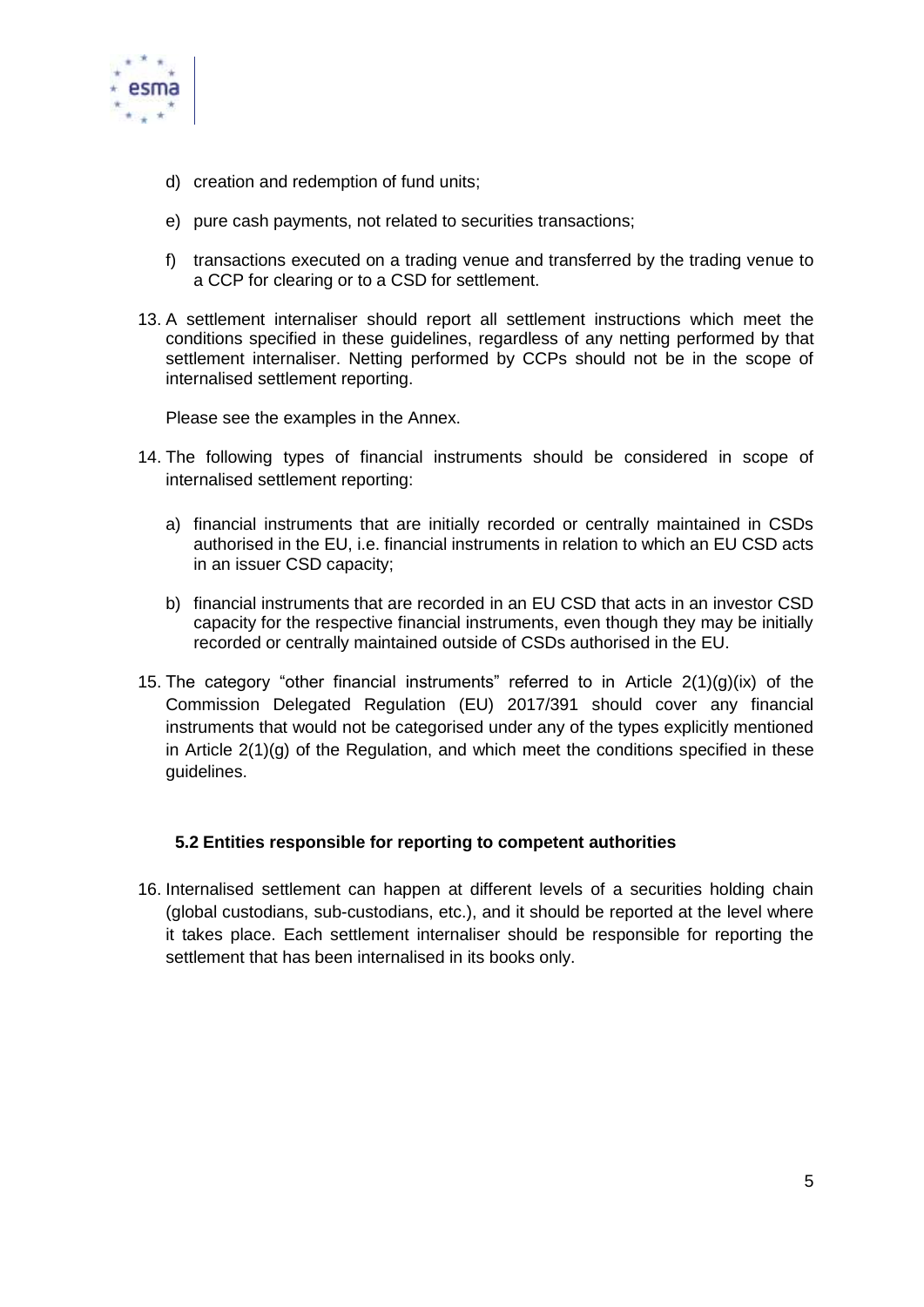

- 17. A settlement internaliser should send the information required under Article 9(1) of CSDR, in the following reports, to the competent authority in the Member State where it is established:
	- a) one report for its activity in the Member State where it is established (including the activity of its branches in that Member State);
	- b) separate reports for the activity of its branches per Member State;
	- c) one report for the activity of its branches in third countries.

Please see the following example:

A settlement internaliser established in Member State A, which has two branches in Member State A, one branch in Member State B, two branches in Member State C, one branch in third country D and two branches in third country E, should send four reports to the competent authority in Member State A, as follows:

- a) one report covering its activity in Member State A, including the activity of its branches in that Member State (specifying the country code of Member State A);
- b) one report covering the activity of its branch in Member State B (specifying the branch country code of Member State B, in addition to the settlement internaliser country code of Member State A);
- c) one report covering the activity of its two branches in Member State C (specifying the branch country code of Member State C, in addition to the settlement internaliser country code of Member State A);
- d) one report covering the activity of its branches in third country D and third country E (specifying the branch country code TS, in addition to the settlement internaliser country code of Member State A).

18. Competent authorities of Member States where branches of third country entities internalise settlement instructions through their books should ensure that these branches report to them the information required under Article 9(1) of CSDR, in consolidated reports covering their activity in each Member State.

Please see the following example:

A settlement internaliser established in a third country has a branch in Member State A, and two branches in Member State B. The following should apply:

a) The competent authority in Member State A should ensure that it receives one report covering the internalised settlement activity of the branch in Member State A.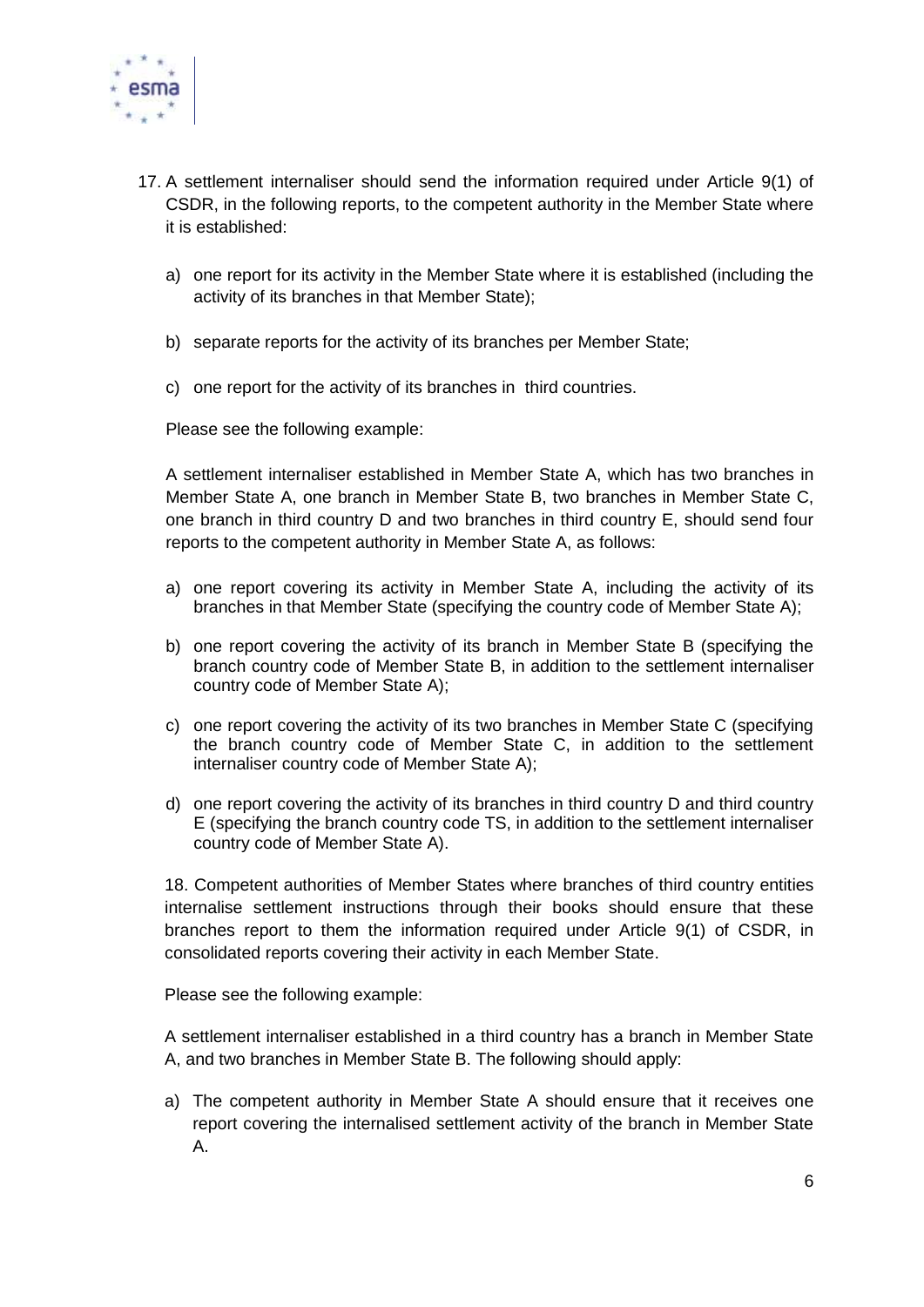

b) The competent authority in Member State B should ensure that it receives one report covering the internalised settlement activity of the two branches in Member State B.

#### **5.3 Data reporting parameters**

19. Competent authorities should ensure that settlement internalisers include the first two characters of the ISINs in the reports.

In accordance with Article 2(1) of the Commission Delegated Regulation (EU) 2017/391, the LEI of the Issuer CSD should also be filled in by the settlement internaliser; potentially, several Issuer CSDs could be included in relation to securities identified by the same two characters of the ISINs. The Issuer CSD country code should not be filled in by the settlement internaliser, as it will be determined by the ESMA CSDR IT system.

20. Settlement internalisers should include each separate internalised settlement instruction in the aggregate figures (i.e. double side reporting).

21. Volumes should be expressed in the number of internalised settlement instructions.

22. If during a quarter covered by a report, an internalised settlement instruction fails to settle for several days after the intended settlement date (ISD), including in the case where the settlement instruction is cancelled, then it should be reported as "failed" by taking into account each day when it fails to settle. It should be reported as "settled" if it is settled during the quarter covered by the report.

Please see the following example: If during the quarter covered by the report an internalised settlement instruction with a value of 100 euros fails to settle for 3 days, and then it is settled, it should be reported as follows (considering double side reporting):

| <b>Settled</b> |             | <b>Failed</b> |                    | <b>Total</b>  |             |
|----------------|-------------|---------------|--------------------|---------------|-------------|
| Volume         | Value (EUR) | Volume        | <b>Value (EUR)</b> | <b>Volume</b> | Value (EUR) |
|                | 200         |               | 600                | o             | 800         |

23. In accordance with Article 1(1) of the Commission Implementing Regulation (EU) 2017/393, (i) the period that the first report shall cover goes from 1 April 2019 until 30 June 2019; and (ii) settlement internalisers shall send the first report to the competent authorities by 12 July 2019.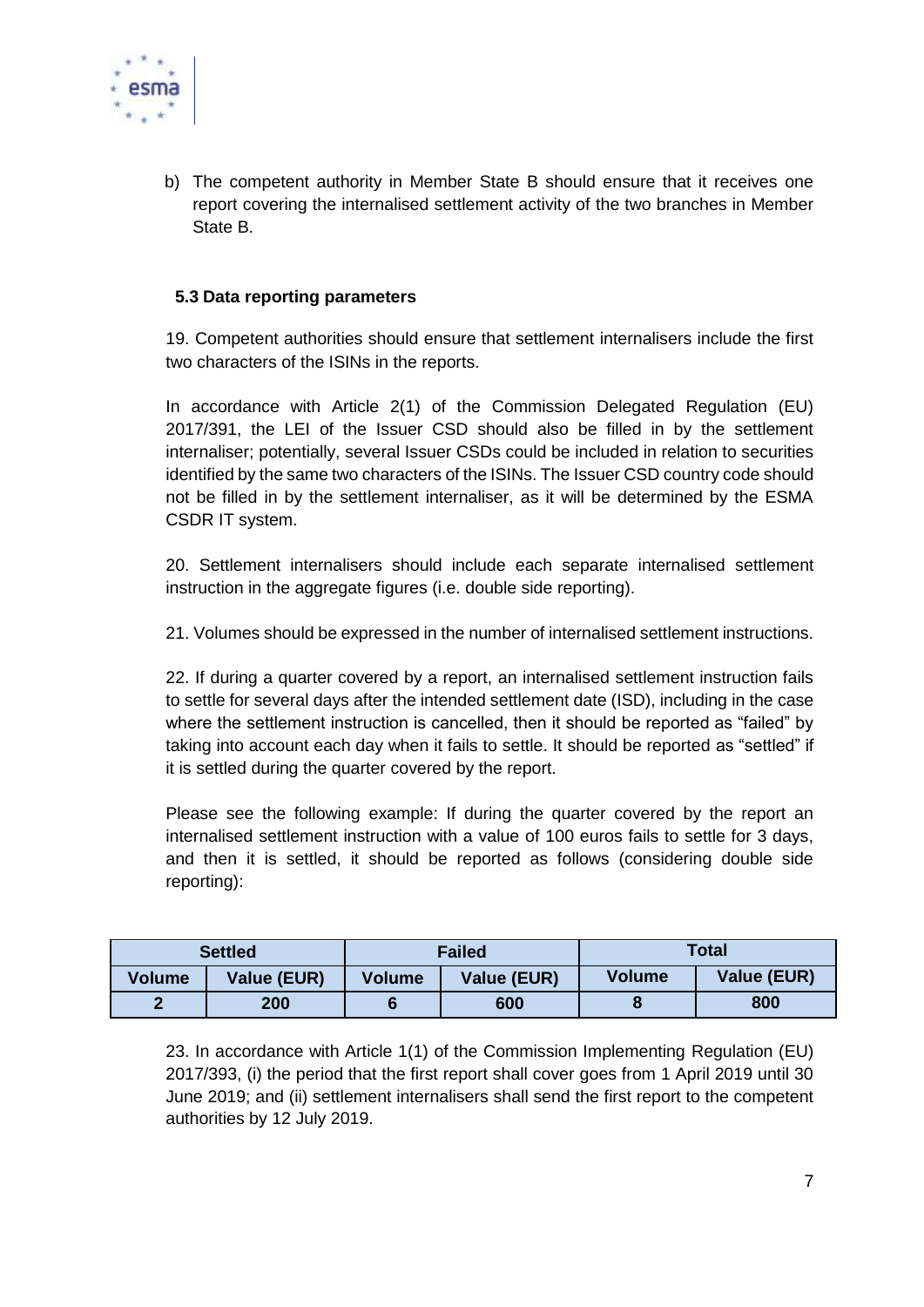

## **5.4 Process for the submission of internalised settlement reports by competent authorities to ESMA, based on the reports received by the competent authorities from settlement internalisers**

24. Competent authorities should ensure that settlement internalisers submit the data in accordance with Article 9 of CSDR in an XML format, conforming with an agreed candidate ISO 20022 message definition XSD schema, to be published by ESMA, which should then be used by competent authorities when submitting the data to ESMA.

25. Competent authorities should submit to ESMA the individual reports they receive from settlement internalisers after having validated them.

26. Following the validation checks performed by the ESMA dedicated IT system, such as data transmission validation rules (e.g. not corrupted file), data format validation rules (e.g. abides to the ISO-20022 XSD schema), and data content validation rules (e.g. the sum of the settled volume and the failed volume must be equal to the total volume), competent authorities will receive a feedback file confirming reception or notifying of validation errors.

27. In case of validation errors notified by ESMA, competent authorities should check the data with the settlement internalisers and should provide feedback to ESMA. If necessary, competent authorities should resubmit the corrected data to ESMA.

## **5.5 Process for the submission of the reports on potential risks resulting from internalised settlement activity by competent authorities to ESMA**

28. Competent authorities should submit the necessary information to ESMA on any potential risk resulting from internalised settlement activity in accordance with Article 9 of CSDR, by using a web entry form within ESMA's secured web interface, which should be filled-in manually, and which should enable end-user identification.

29. Competent authorities should provide valid input on the respective erroneous field, if data errors are identified following validation on the entry form upon the competent authority's web entry form submission.

### **5.6 Access to data by competent authorities**

30. Each competent authority should be able to access data submitted by itself to ESMA, as well as data submitted by other competent authorities that relate to its jurisdiction (the relevance should be determined by the settlement internaliser country code, the country code for branches, the issuer CSD LEI and country code, the first two characters of the ISINs). All competent authorities should be able to access data on third-country securities.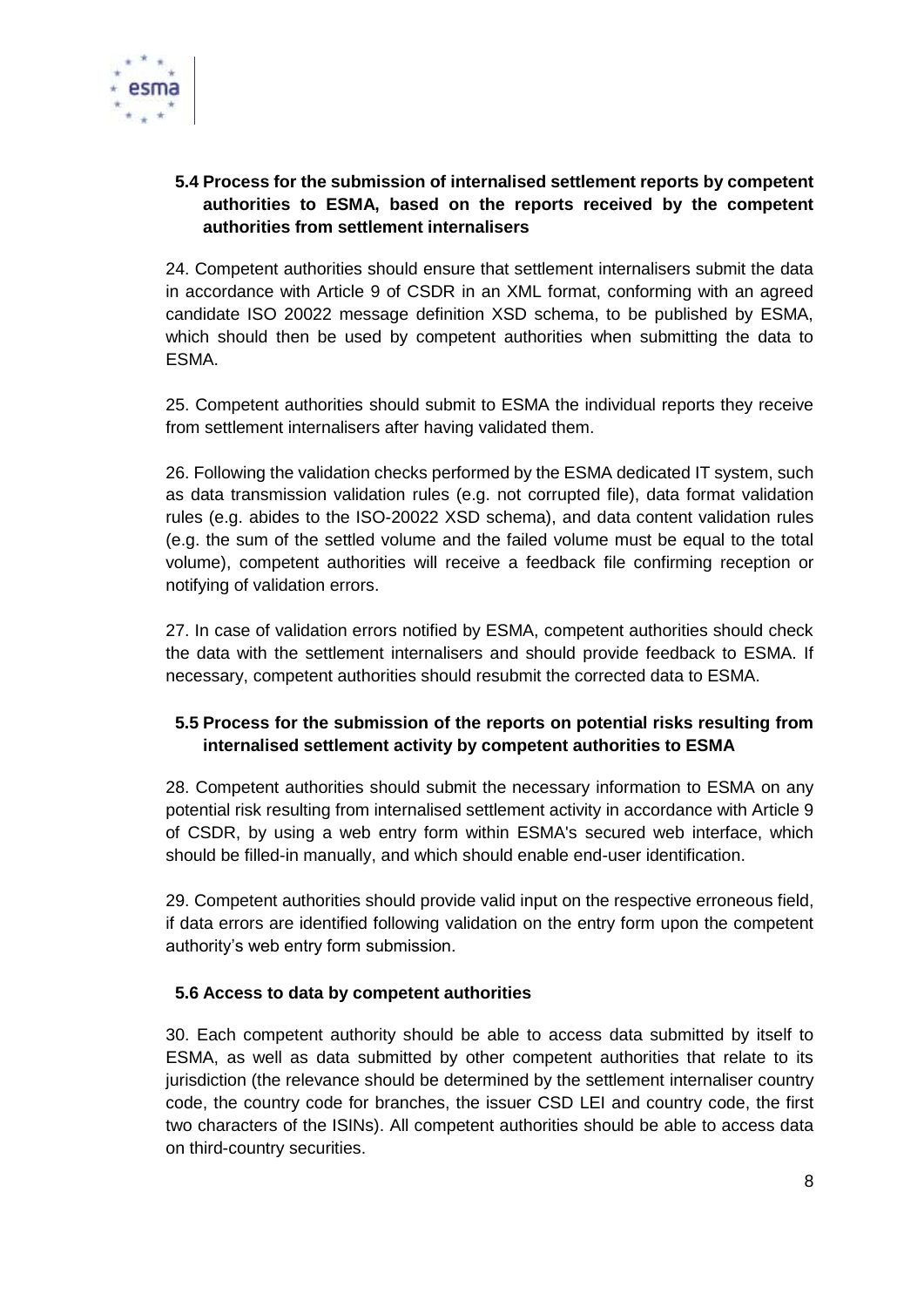

# **Annex to the Guidelines - Scenarios Diagrams and Examples of Reporting**

The following list is not necessarily exhaustive.

**SCENARIO 1** – The settlement internaliser (SI) has one omnibus account at the CSD, including both client A's and client B's securities. SI does not send any instruction to the CSD in relation to the instructions the SI has received from its clients.



Examples of reporting<sup>®</sup>: (SI reports all internalised settlement instructions regardless of any possible netting) – SI reports 4 instructions: **200x2** and **70x2**

- 1) Client A deliver 200 securities to client B
- 2) Client B receive 200 securities from client A
- 3) Client B deliver 70 securities to client A
- 4) Client A receive 70 securities from client B

-

 $6$  For simplicity, the examples only look at the securities leg.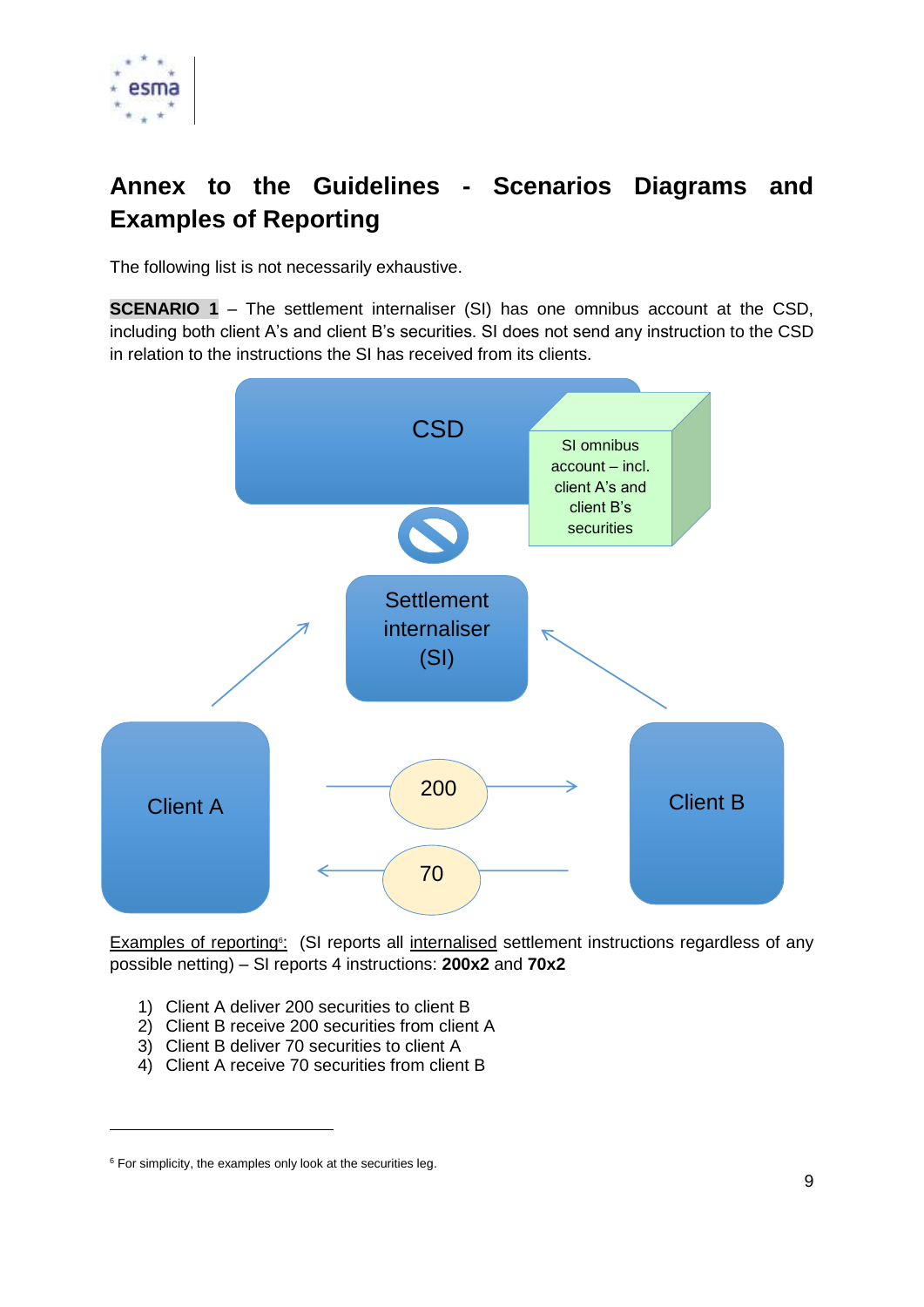

**SCENARIO 2** – The settlement internaliser (SI) has two securities accounts at the CSD, one for client A's securities and one for client B's securities. SI sends instructions to the CSD for the settlement of the net difference in relation to the instructions the SI has received from its clients.



Examples of reporting<sup>7</sup>: (SI reports all internalised settlement instructions regardless of any possible netting) – SI reports 4 instructions (for the part that is not submitted for settlement in the CSD): **70x4**

- 1) Client B deliver 70 securities to client A
- 2) Client A receive 70 securities from client B
- 3) Client A deliver 70 securities to client B

-

 $7$  For simplicity, the examples only look at the securities leg.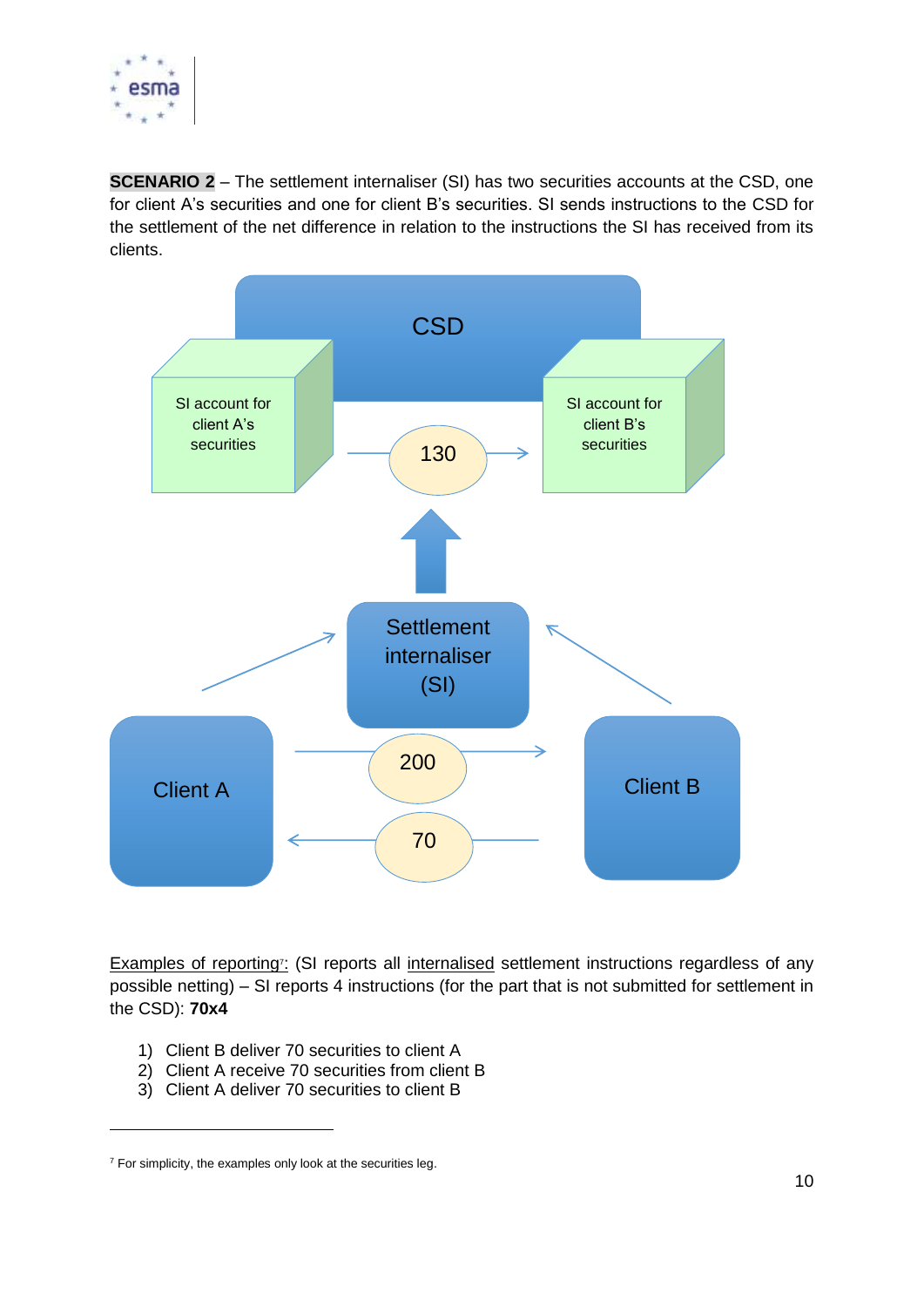

4) Client B receive 70 securities from client A

#### Explanation:

- Regarding the 4 instructions to be reported by SI:
	- $\circ$  2 instructions correspond to the transfer of securities from B to A shown in the graph.
	- o the remaining 2 instructions are not explicitly shown in the graph; they are included in the transfer of securities of 200 from A to B.
- In other words, the transfer of securities of 200 from A to B is split in two:
	- o the first part (130) is covered at the level of the CSD, and does not need to be reported as internalised settlement.
	- o the remaining 70 is considered as internalised settlement at the level of SI, and thus must be reported by SI (double-counted).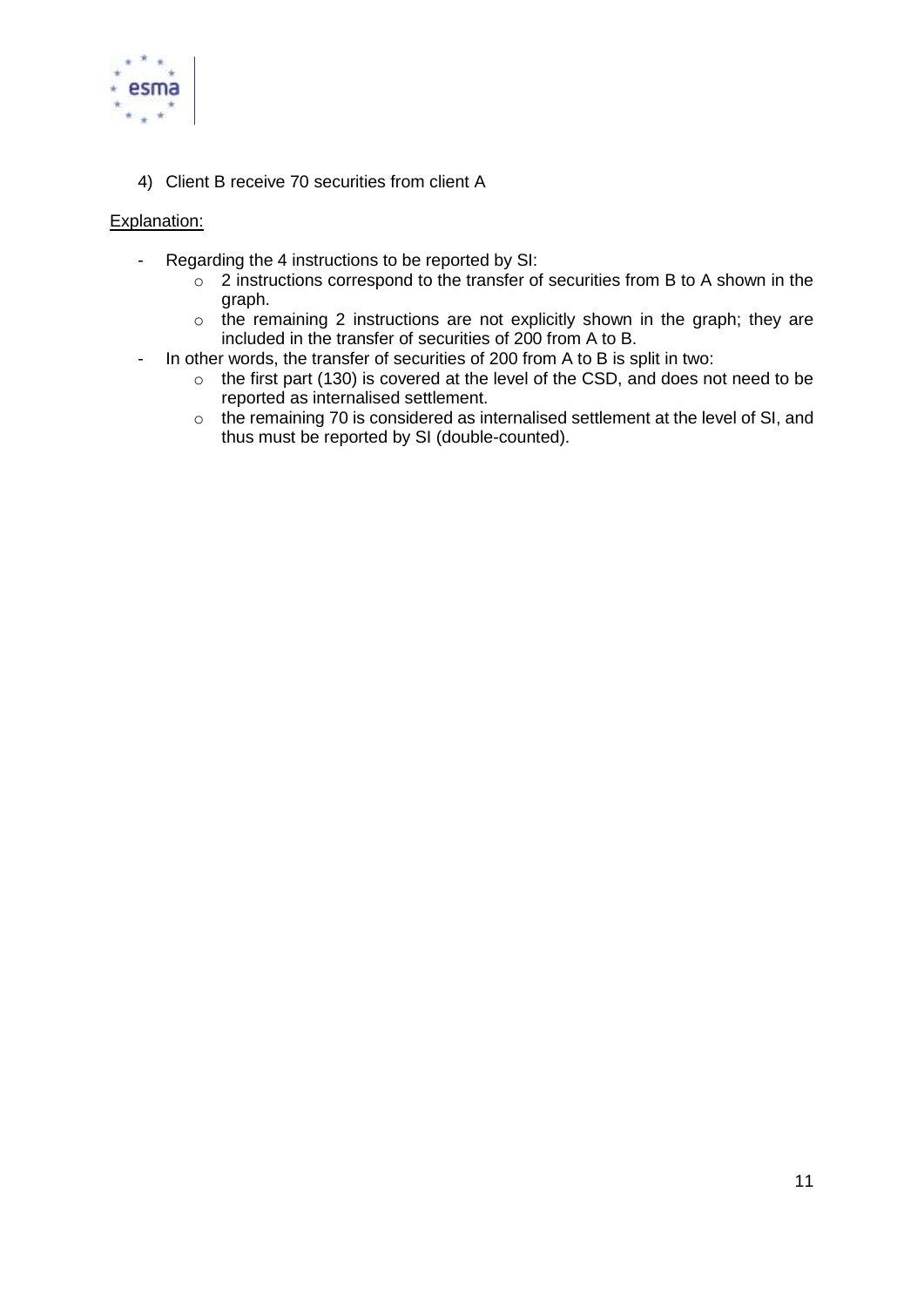

**SCENARIO 3-** A settlement internaliser (SI 1) has two securities accounts with another settlement internaliser (SI 2), one for client A's securities and one for client B's securities. SI 1 sends instructions to SI 2 for the settlement of the net difference in relation to the instructions the SI 1 has received from its clients.